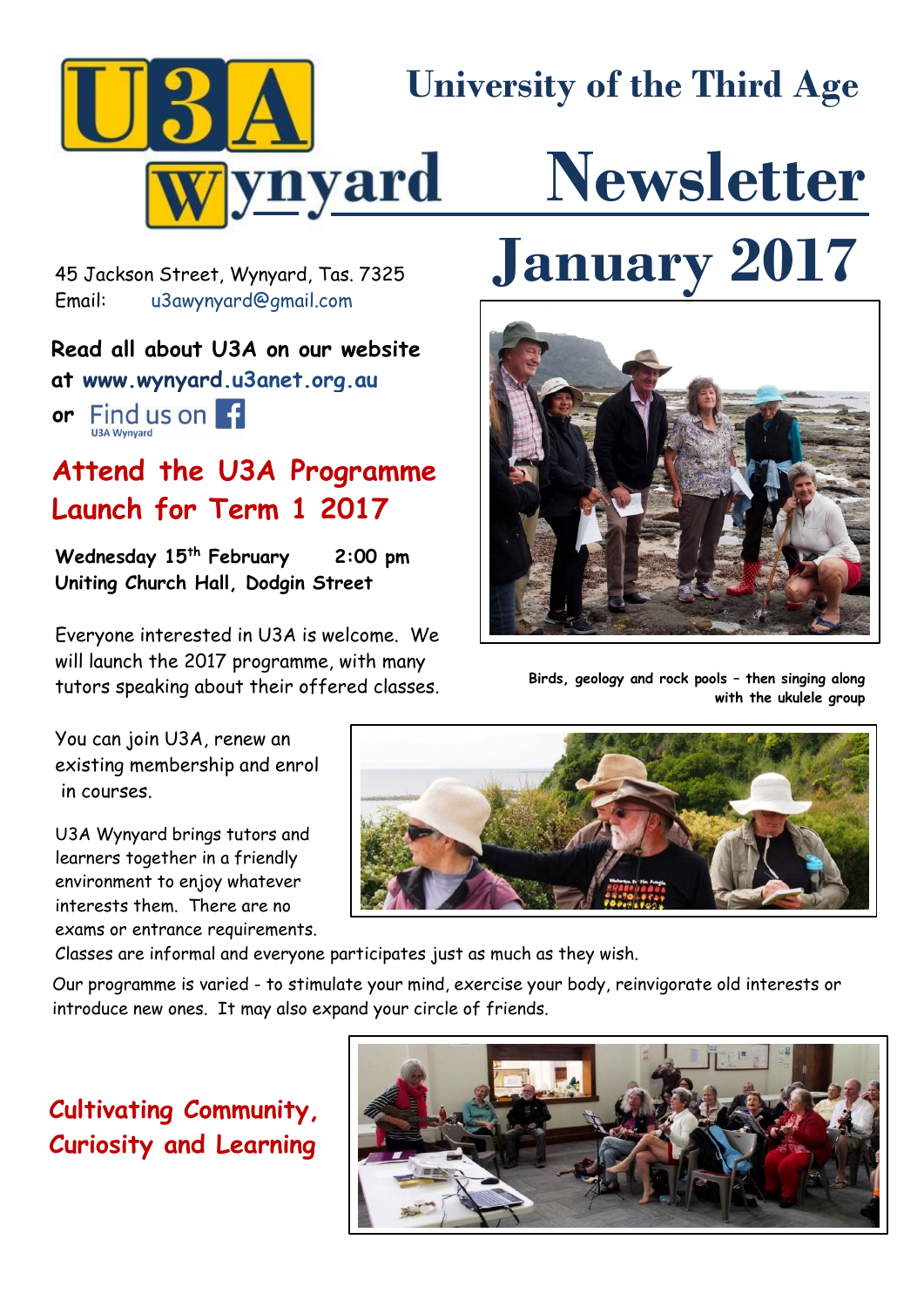. Is there anything you want to learn that isn't in our programme? Let us know. If you have an interest you can share with others, please tell us. We are always on the look-out for new tutors and fresh course ideas. Or if you have friends you think might be interested in sharing a hobby, a passion, a sport, a skill, please persuade them to get in touch (or just dob them in – we won't tell!).

# **How to join U3A and enrol in courses:**

Full details will be found on our website at wynyard.u3anet.org.au. All enrolments will commence available from  $1<sup>st</sup>$  February.

- 1. On-line on the website
- 2. At ArtsCape, 45 Jackson Street, on 3rd, 10<sup>th</sup>, 17<sup>th</sup>, or 24<sup>th</sup> February from 10 12.
- 3. At the library (LINC), Thursday  $9^{th}$  and  $16^{th}$  february 10 12 pm
- 4. At the 2017 programme launch Wednesday 15<sup>th</sup> February at 2 pm

# **Timetable for Term 1, 2017** ynyard

**Factory Tour of Tasmanian Advanced Minerals** Participants will be informed of the date and time

**Summarised course descriptions at end of timetable. Full details on the website.**

| Monday _______________     |                 | Time-Cates -Contest Duration (weeks)       |               |
|----------------------------|-----------------|--------------------------------------------|---------------|
| Anatomy and Physiology     | $2:00 - 4:00$   | Feb. 27, March 6, 13, 20                   | 4             |
| Art En Plein Air           | $10.00 - 12.00$ | Feb. 27, Mar. 6, 13, 20, 27, April 3 6     |               |
| Art - Mixed Media Mayhem   | $10:00 - 12:00$ | April 24, May 1, 8, 15, 22, 29             | 6             |
| Book Group                 | $4:30 - 6:30$   | March 6, April 3, May 1, June5 (continuing |               |
|                            |                 |                                            | through year) |
| Economics                  | $2:00 - 4:00$   | May 8, 15, 22                              | 3             |
| Recycling                  | $2:00 - 4:00$   | March 27, April 3                          | 2             |
| Wednesday ——————           |                 | Time — — Dates — — Duration (weeks)        |               |
| Clogging                   | $2:00 - 4:00$   | March 29, April 5, 12                      | 3             |
| <b>French Conversation</b> | $2:00 - 4:00$   | April 26, May 3, 10, 17, 24, 31            | 6             |
| Mahjongg (Japanese Rules)  | $2:00 - 4:00$   | March 1, 8, 15, 22                         | 4             |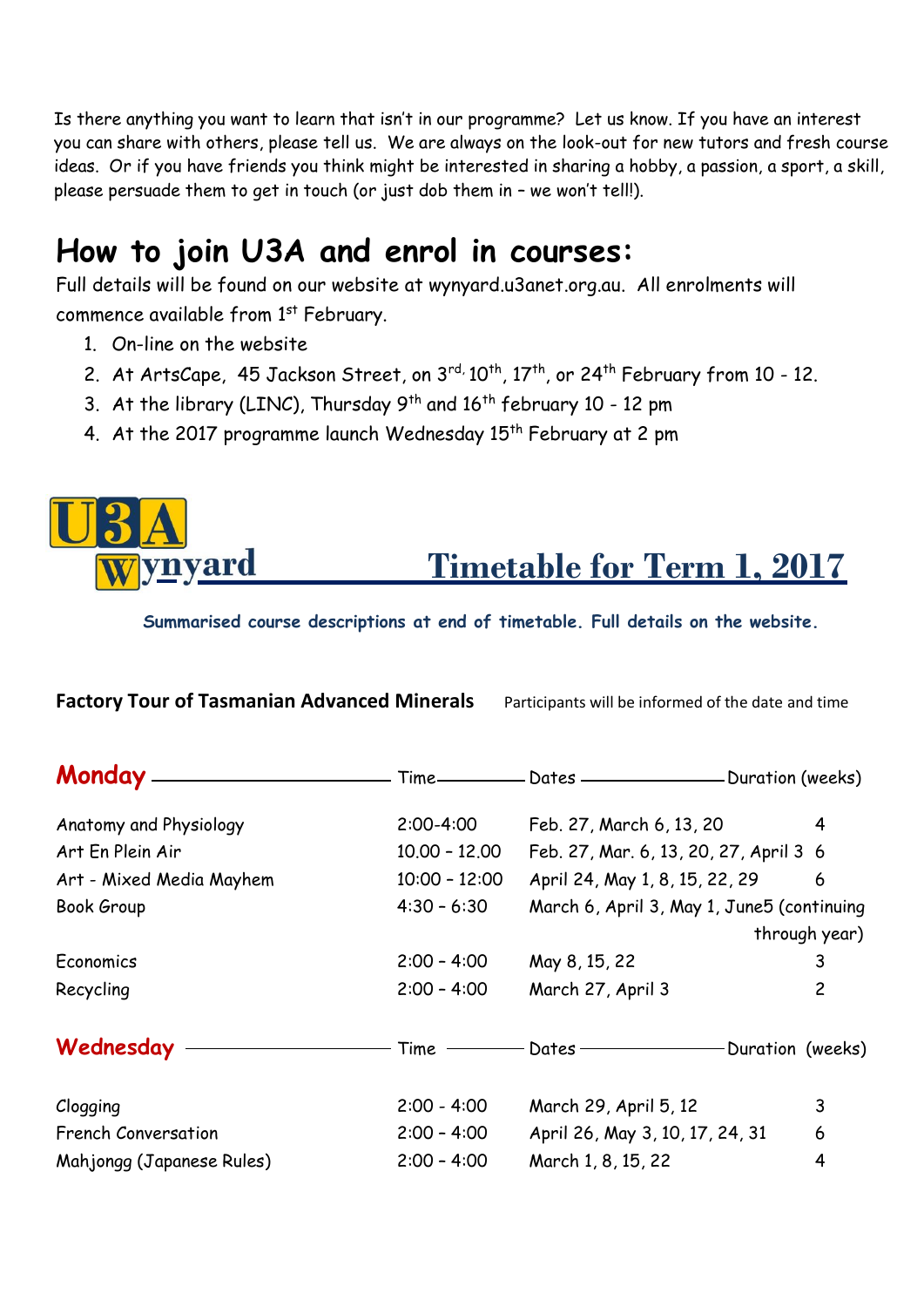| Serendipity |  |
|-------------|--|
|-------------|--|

| <b>Black and Shiny Words</b>                            | March 1       | 1 |
|---------------------------------------------------------|---------------|---|
| There's A Hole In My Tent!                              | March 8       | 1 |
| Where Do Numbers Come From?                             | March 15      |   |
| Sex, Death and Geological Triumph                       | March 22      |   |
| Politics                                                | March 29      |   |
| The once and future elements                            | April 5       | 1 |
| Complementary and Alternative Medicines and Treatments: |               |   |
| Are they supported by research or just an expensive and |               |   |
| profitable means of marketing the placebo effect?       | April 12      | 1 |
| The Good Oil on Fats                                    | April 26      | 1 |
| Pilbara Rock Art                                        | May 3         | 1 |
| Plant Names and Their Meanings: An Introduction to      |               |   |
| Plant Nomenclature                                      | <b>May 10</b> | 1 |
| How Do Mineral Deposits Form?                           | May 17        |   |
| Tulips - where in the world do they go?                 | May 24        | 1 |
| On Splintered Rails                                     | May 31        | 1 |
| From Rocky Cape to the Rocky Mountains: Geological      |               |   |

**Serendipity and Open Forum (public are welcome to attend)** From Rocky Cape to the Rocky Mountains: Geological Connections between Tasmania and the Western United States

|                                                                         |                 | June 7                  |                  |
|-------------------------------------------------------------------------|-----------------|-------------------------|------------------|
| <b>Ukulele</b>                                                          | $12:30 - 1:30$  | March 8, 22, April 5    | 3                |
| Thursday                                                                | Time            | Dates                   | Duration (weeks) |
| Amigarumi                                                               | $2:00 - 4:00$   | May 25, June 1, 8       | 3                |
| Health: Alexander History                                               | $10:00 - 12:00$ | April 27                |                  |
| Health: The Alexander Technique                                         | $10:00 - 12:00$ | May 4, 11, 18           | 3                |
| Health: Mindfulness - What's It All About? 10:00 - 12:00 May 25, June 1 |                 |                         | $\overline{c}$   |
| Health: Chi Ball                                                        | $10:00 - 12:00$ | April 6, 13             | $\overline{c}$   |
| <b>Basic Kayaking</b>                                                   | $2:00 - 4:00$   | March 2, 9, 16          | 3                |
| Sock Knitting - More Advanced                                           | $2.00 - 4.00$   | April 27, May 4, 11, 18 | 4                |
| Singing: Let's Sing Out Load!                                           | $10;00 - 12:00$ | March 9, 16, 23, 30     | 4                |
| Something in the Air                                                    | $2:00 - 4:00$   | March 23, 30, April 6   | 3                |

## **Courses Listed Alphabetically**

### **Anatomy and Physiology**

| When:              |                                          | Monday February 27, March 6, 13, 20 (4 sessions), 2:00 - 4:00              |
|--------------------|------------------------------------------|----------------------------------------------------------------------------|
| Where:             | ArtsCape, 45 Jackson Street              |                                                                            |
| <b>Presenter:</b>  | <b>Frank Croucher</b>                    |                                                                            |
|                    | Classes 1 and 2: The Heart of the Matter | An examination of our body's pump and what can affect its performance.     |
|                    | Classes 3 and 4: A Breath of Fresh Air   | An overview of the respiratory system and factors affecting its functions. |
| <b>Class size:</b> | 4-20                                     |                                                                            |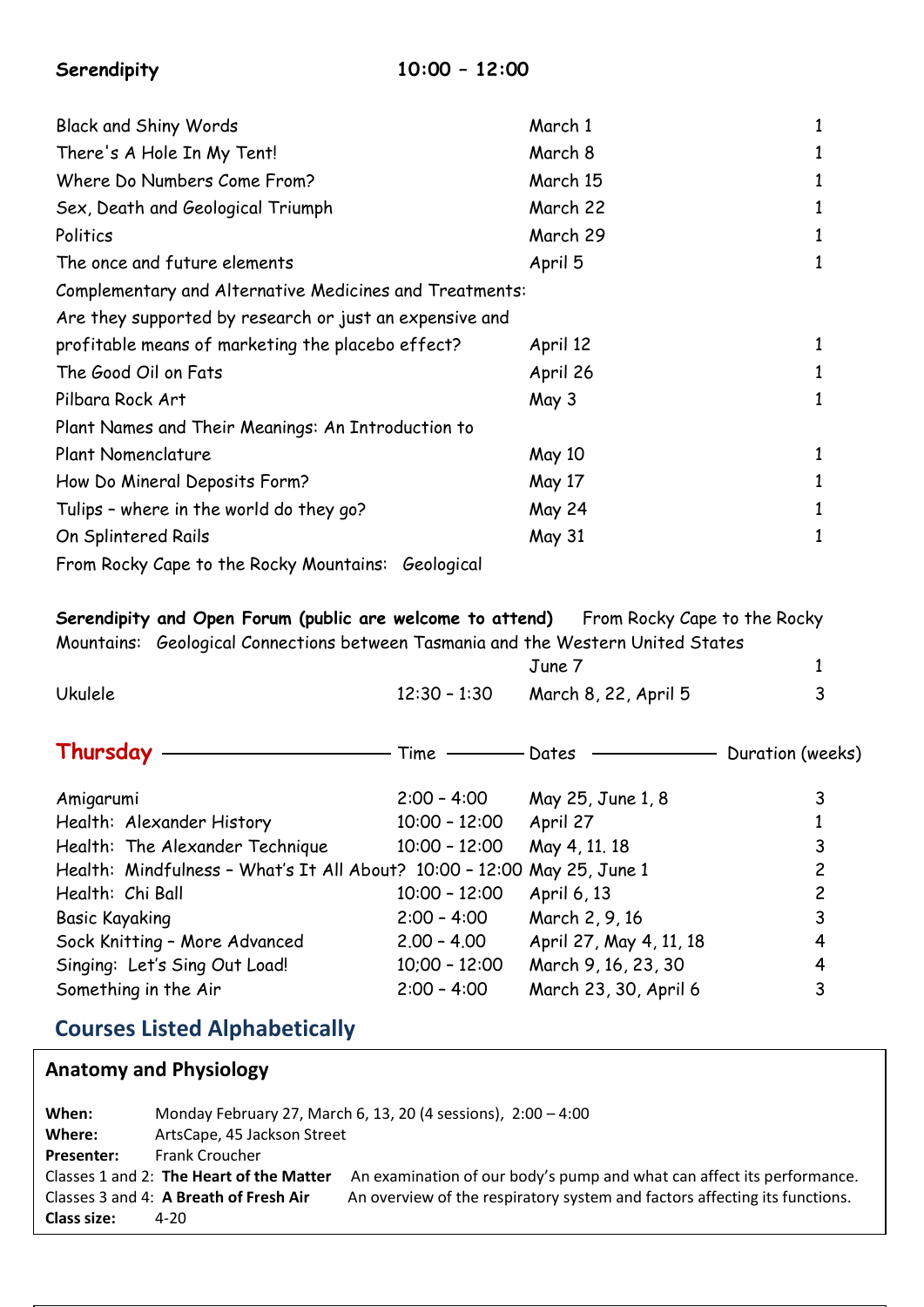#### **Amigarumi**

**When:** Thursday May 25, June 1, 8 (3 sessions), 2.00 – 4:00 **Where:** ArtsCape, 45 Jackson Street, Wynyard **Presenter:** Gill Vowles

Amigarumi is the art of creating tightly crocheted toys. In this class participants will learn the simple crochet stitches used in amigarumi, how to read a pattern and will make their own "ami' cat. No previous experience in crochet is required.

Participants require: yarn, crochet hook

**Class Size:** 1 - 6



## **Art En Plein Air When:** Monday February 27, March 6, 13, 20, 27, April 3 (6 sessions), 10.00 – 12.00 **Where:** Various outdoor venues (see below) **Presenter:** Sherry Norcott We will be painting mainly outdoors to capture landscapes in varying contexts such as water, trees and city views, focussing on mood, movement and understanding the advantages of different painting media. 1. At the bridge to Table Cape: River, water, trees 2. Gutteridge Gardens: River, people, trees 3. Splash Café: Beach setting, sand, sea 4. Two Oaks Café: Garden setting 5. Marina Wynyard: Busy marina scene 6. Either the Lighthouse of Tulip Farm for large landscape setting.

**Bring** Easel, chair, brushes, paints, paper, water and a phone or camera to record unfinished scenes.

#### **Art - Mixed Media Mayhem**

.

**When:** April 24, May 1, 8, 15, 22, 29 (6 sessions), 10:00 – 12:00 **Where:** ArtsCape, 45 Jackson Street Presenter: Sally Sadler

Do you have a fantastic collection of interesting photos, drawings, unfinished paintings and found objects? Do you want to use these to create a work of art but are not sure where to start? Come along and learn about incorporating collage elements into painted surfaces, exploring colour and design and transforming your found materials into works of rich texture and surprising beauty. Be prepared for some sticky, messy fun!

Please wear protective clothing and bring along your collection of found objects, scissors, acrylic paints (if you have any), brushes, a plastic plate to mix paints on and a jar/yoghurt tub for water. Glue and paper will be supplied.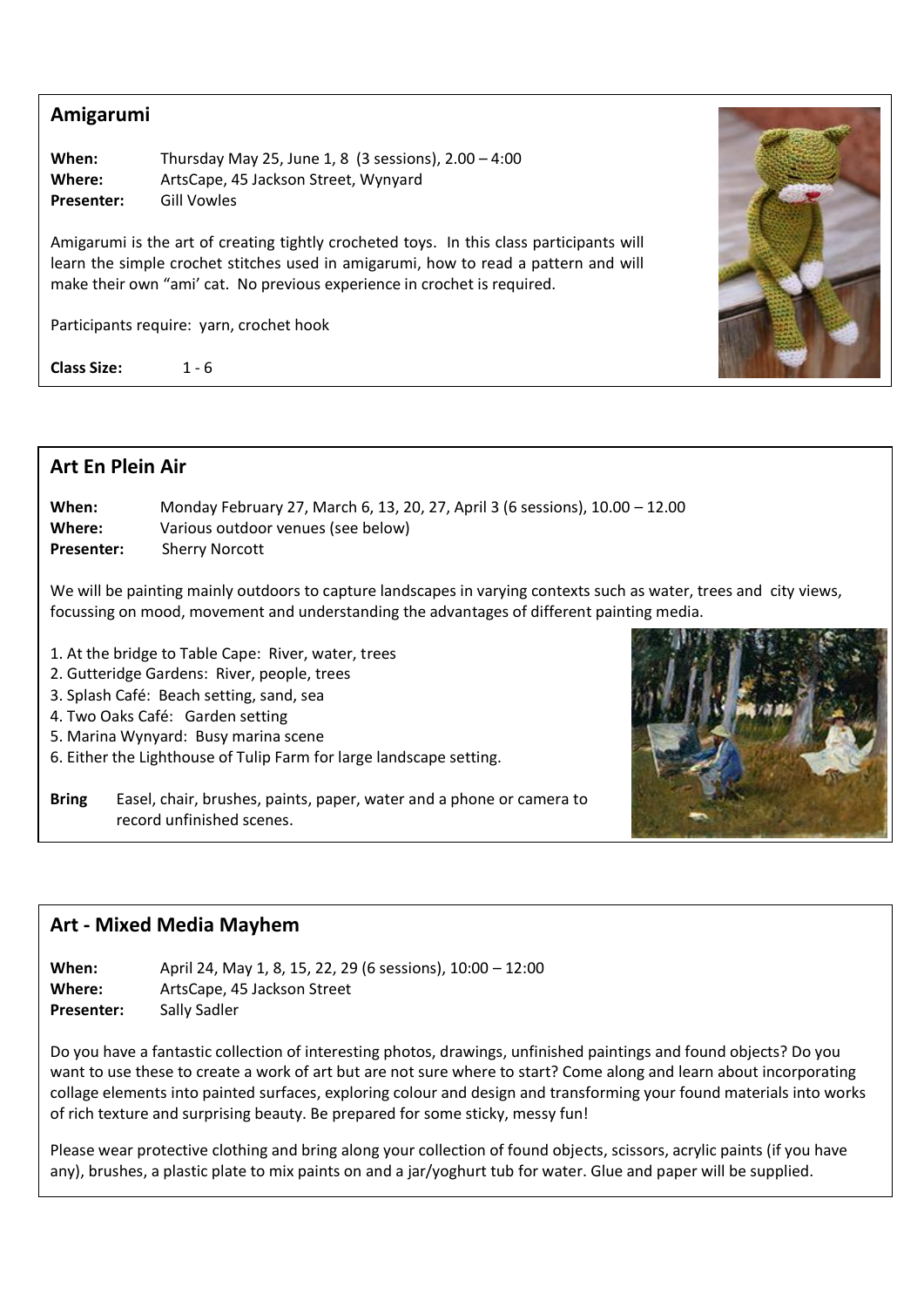| <b>Book Group</b>                    |                                                                                                                                                                                                                                                                                                                                                                                                                                               |
|--------------------------------------|-----------------------------------------------------------------------------------------------------------------------------------------------------------------------------------------------------------------------------------------------------------------------------------------------------------------------------------------------------------------------------------------------------------------------------------------------|
| When:<br>Where:<br><b>Presenter:</b> | Monday March 6, April 3, May 1, June5 (continuing through year), 4:30 - 6:30<br>ArtsCape for March meeting, then venue TBA<br>Anne Hamilton                                                                                                                                                                                                                                                                                                   |
| <b>Class Size:</b>                   | The Book Group will meet monthly throughout the year and be an opportunity to share ideas about selected<br>Tasmanian novels, short stories or authors.<br>Maximum 12                                                                                                                                                                                                                                                                         |
| <b>Clogging</b>                      |                                                                                                                                                                                                                                                                                                                                                                                                                                               |
| When:<br>Where:<br>Presenter:        | Wednesday March 29, April 5, 12 (3 sessions), 2:00 - 4:00<br>Uniting Church Hall, Dodgin Street<br>Jan Collins                                                                                                                                                                                                                                                                                                                                |
|                                      | Clogging is a tap-style dance from the Appalachian Mountain regions of the USA - a hybrid of various folk dances of<br>the European migrants. This course will give you some background, the basic movements, teach some basic steps<br>and have you dancing in no time. In clogging, all the steps are cued and no partner is required. Cloggers wear special<br>jingle taps on their shoes but for this introduction, no taps are required. |
| <b>Bring:</b>                        | Comfortable shoes - ideally flat with smooth soles.                                                                                                                                                                                                                                                                                                                                                                                           |
| <b>Class size:</b>                   | $4 - 20$                                                                                                                                                                                                                                                                                                                                                                                                                                      |
| <b>Economics</b>                     |                                                                                                                                                                                                                                                                                                                                                                                                                                               |
| When:<br>Where:<br><b>Presenter:</b> | Monday May 8, 15, 22 (3 sessions), 2:00 - 4:00<br>ArtsCape, 45 Jackson Street<br>John Lawrence                                                                                                                                                                                                                                                                                                                                                |
|                                      | Topics to be discussed from an economics and macro accounting viewpoint and to be selected from free<br>trade vs protectionism, budgetary problems and the Federal Budget, private and public debt.                                                                                                                                                                                                                                           |
|                                      | <b>Class Size:</b><br>$10+$                                                                                                                                                                                                                                                                                                                                                                                                                   |
|                                      | <b>Factory Tour of Tasmanian Advanced Minerals</b>                                                                                                                                                                                                                                                                                                                                                                                            |

**When:** Participants will be informed of the date and time<br>**Where:** Tasmanian Advanced Minerals. 19 Stennings Road **Where:** Tasmanian Advanced Minerals, 19 Stennings Road, Wynyard

Tasmanian Advanced Minerals extracts raw materials from three open-cut mines in our region to produce high-purity silica flour and export it to Asia for the manufacture of LCD glass.

Take this rare opportunity to visit the TAM factory, to learn about the mining of silica-rich sand and its processing at the Wynyard site.

The maximum number of participants is 16.

For the factory tour: There are many stairs in the factory and covered shoes or, preferably, safety shoes are required. Helmets, glasses and safety vests are also needed and will be provided.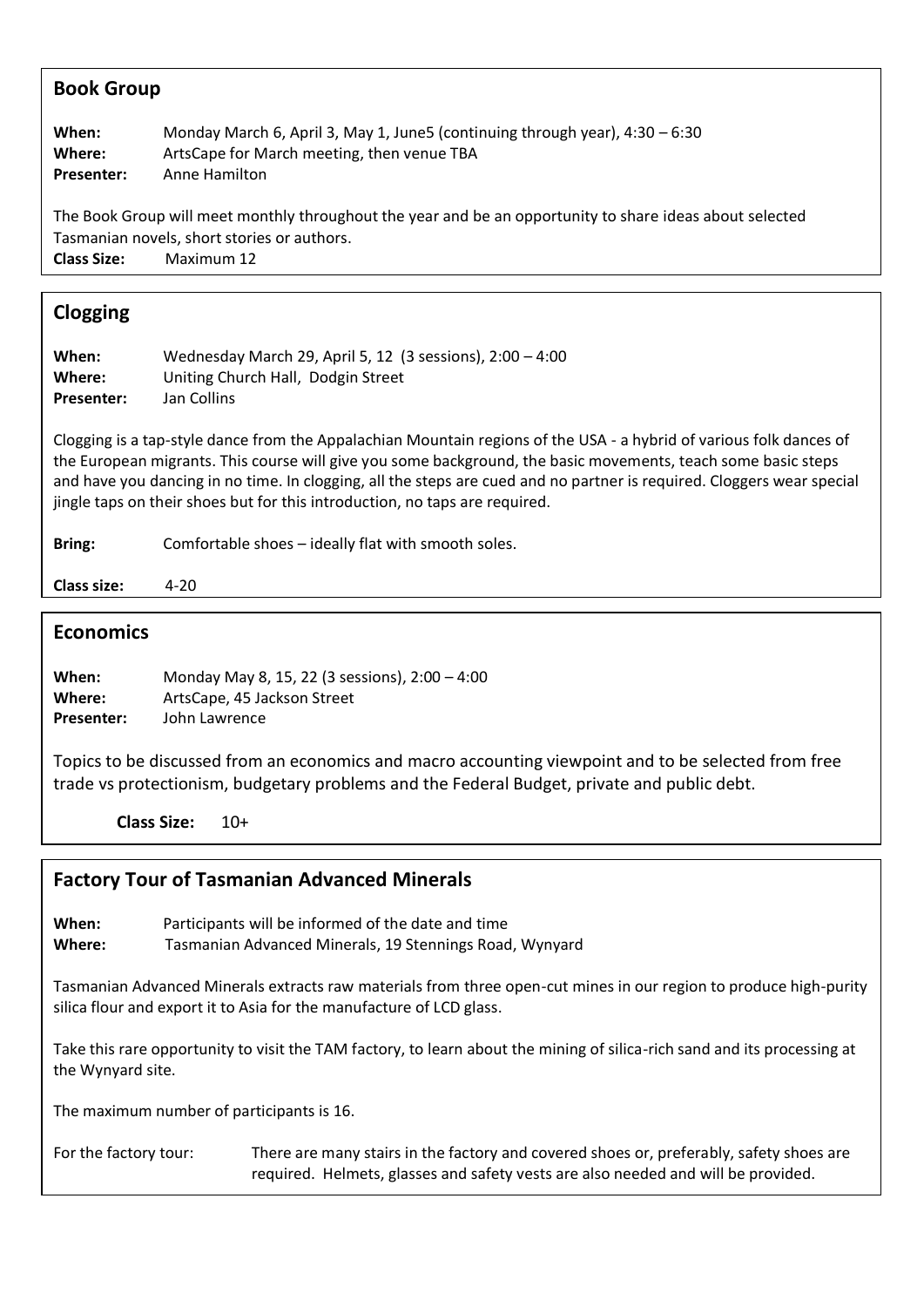#### **French Conversation**

**When:** Wednesday April 26, May 3, 10, 17, 24, 31 (6 sessions), 2:00 – 4:00 **Where:** ArtsCape, 45 Jackson Street, Wynyard **Presenter:** Mike Buky

For those who have some knowledge of French, who would enjoy improving their accent and vocabulary through conversation. We will start from basics and progress with grammar and sentence construction. After several weeks, participants will be encouraged to give a short presentation in French. Some home study will be required.

Some knowledge of basic French is required – not for beginners

#### **Health: Alexander History**

**Class Size:** 2 - 10

**When:** Thursday April 27 (1 session), 10:00 – 12:00 **Where:** Anglican Church Hall, Dodgin Street **Presenter:** Derek Smith

An overview of the family history of the Wynyard Alexanders and especially of F M Alexander who developed the famous Alexander technique.

#### **Health: The Alexander Technique**

**When:** Thursday May 4, 11. 18 (3 sessions), 10:00 – 12:00 **Where:** Anglican Church Hall, Dodgin Street **Presenter:** Derek Smith

The Alexander Technique attempts to develop the ability to realign posture and to avoid unnecessary muscular and mental tension, especially when standing or sitting with body weight unevenly distributed, holding one's head incorrectly, walking or running inefficiently, and responding to stressful stimuli in an exaggerated way.

Alexander developed this technique in the 1890sto alleviate breathing problems and [hoarseness](https://en.wikipedia.org/wiki/Hoarseness) during public speaking. He credited his method with allowing him to pursue his passion for acting in [Shakespearean](https://en.wikipedia.org/wiki/Shakespearean) theatre.

There is evidence this technique is helpful for long-term back pain, neck pain, and may help people cope with [Parkinson's disease.](https://en.wikipedia.org/wiki/Parkinson%27s_disease)

#### **Health: Chi Ball**

| When:             | Thursday April 6, 13 (2 sessions), 10:00 - 12:00 |
|-------------------|--------------------------------------------------|
| Where:            | Anglican Church Hall, Dodgin Street              |
| <b>Presenter:</b> | De Salpietro                                     |

Developed by Monica Lindford in the 90's, this method of exercise uses a small squishy ball as a focus. This system, exercises the heart/lung system with an emphasis on breathing, posture, coordination and mobility.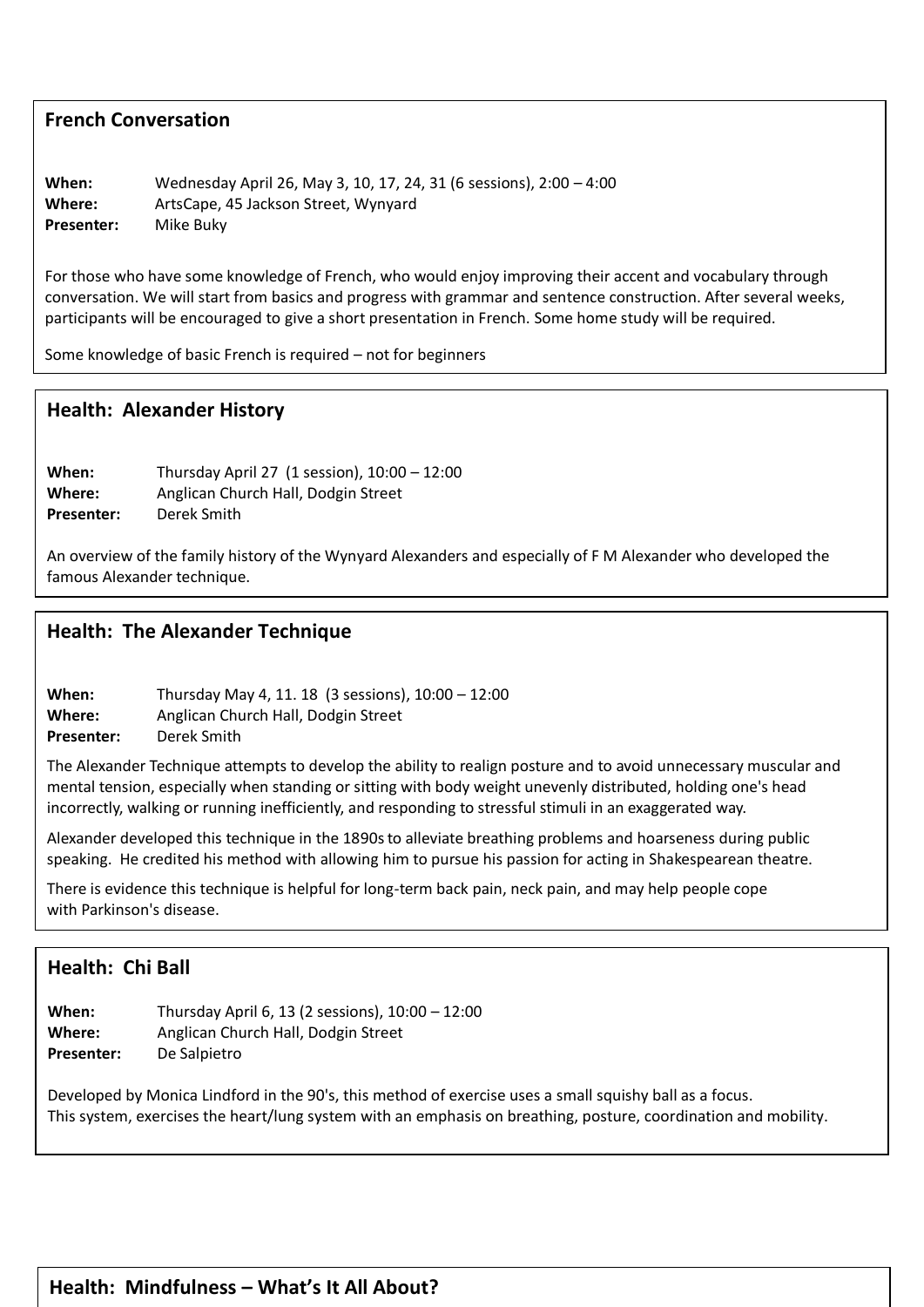#### **Health: Mindfulness – What's It All About?**

**When:** Thursday May 25, June 1 (2 sessions), 10:00 – 12:00 **Where:** Anglican Church Hall, Dodgin Street Presenter: Ron Blume

The Dalai Lama says our minds are like a tree full of monkeys.

That din of chattering monkeys is based on our brain's input via all of our senses, mixed up with our past life experiences and our future life expectations and all of the emotions associated with all of that and in no particular order. This din of chatter can and often does impact on our day to day thought processes and feeling states. Neuroscientists have identified that we have what they call a quick and dirty route of thinking and a slow and clean route of thinking, each using predominantly different sections of our brains. Dirty implying more emotionally incontinent based thinking, clean implying more emotionally measured thinking.

Mindfulness practice helps us slow the quick and dirty route and speed up the slow and clean route. This puts us into

the driver's seat of our thinking where we are much less influenced by the trees full of monkeys.

#### **Basic Kayaking**

| When:              | Thursday March 2, 9, 16 (3 sessions), $2:00 - 4:00$                             |
|--------------------|---------------------------------------------------------------------------------|
| Where:             | First class at ArtsCape, 45 Jackson Street. Later classes at agreed upon venue. |
| <b>Presenter:</b>  | Geoff Wickham                                                                   |
| <b>Class size:</b> | 5-10                                                                            |

Covers choice of kayak, paddle, clothing, personal flotation device and accessories. Also covers basic paddle strokes, entering and exiting a kayak and gear stowage.

Participants must be able to swim. We have 5 kayaks, paddles and PFDs to loan but bring your own if you have them.

#### **Mahjongg (Japanese Rules)**

**When:** Wednesday March 1, 8, 15, 22 (4 sessions), 2:00 – 4:00 **Where:** Uniting Church Hall, Dodgin Street Presenter: Betty Hite

Set up in tables of 4 persons. Bring your own Mah-jongg set (If you have one!) plus the money sticks. You will need a book and pen for scoring your game and to note tips and tricks. Rules will be available for each person at the table.

**Class Size:** 8-12

| Recycling          |                                                                                                                   |
|--------------------|-------------------------------------------------------------------------------------------------------------------|
| When:              | Monday March 27, April 3, (2 sessions), $2:00 - 4:00$                                                             |
| Where:             | ArtsCape, 45 Jackson Street                                                                                       |
| Presenter:         | Nettie Schrammeyer                                                                                                |
| Tasmania.          | What we can recycle, what is done with it at recycling centres, and what is the future potential for recycling in |
| <b>Class Size:</b> | $3 - 12$                                                                                                          |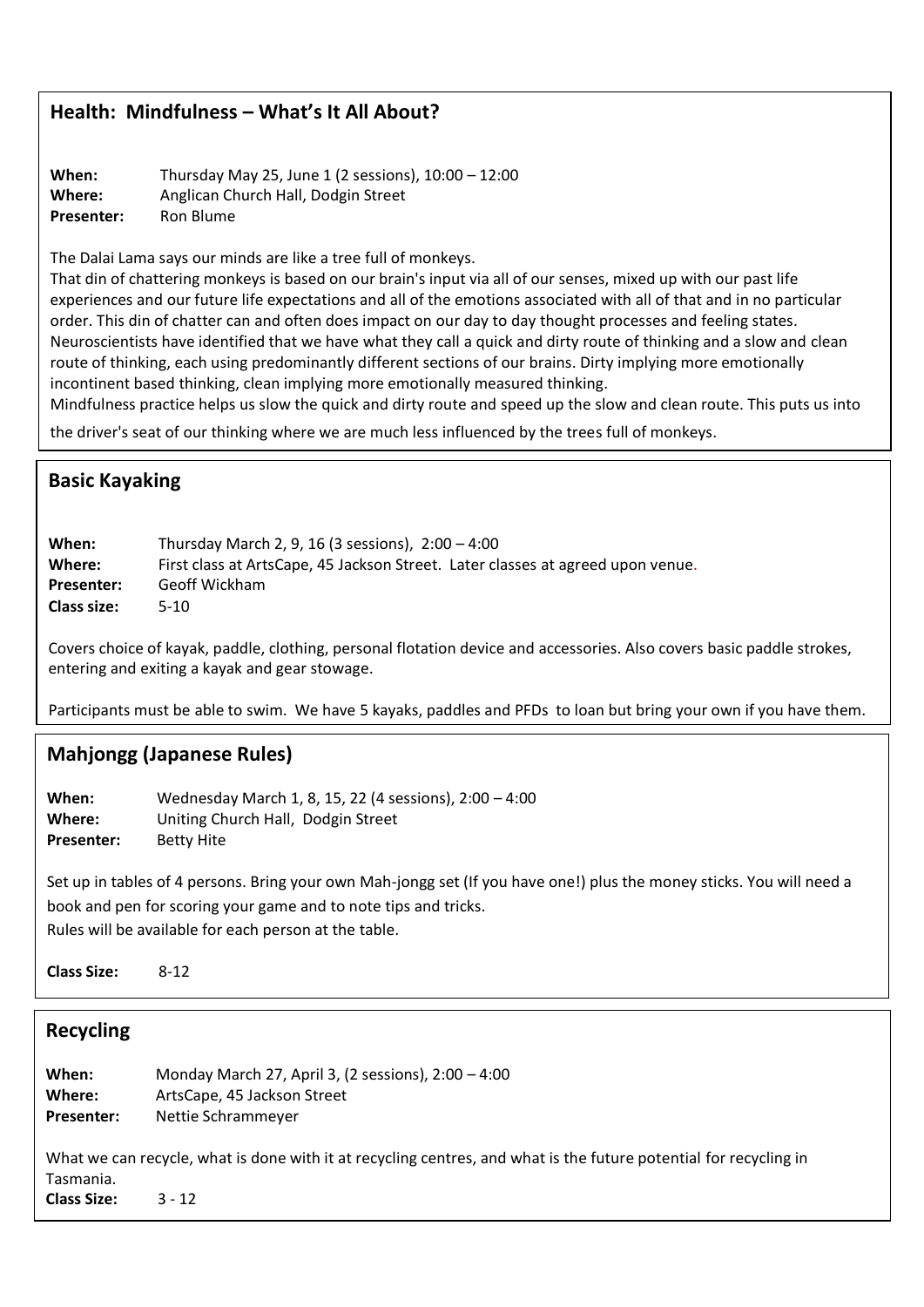### **Serendipity**

*A Pleasant Surprise* or *Happy Accident*. According to a Persian fairy tale, the three Princes of Serendip were "always making discoveries, by accidents and sagacity, of things which they were not in quest of." (Horace Walpole)

This is an eclectic and random collection of informal talks or discussions on intriguing topics. Pick the ones that pique your interest. To avoid disappointment, you should enrol early, as for other courses, since some sessions have a maximum.

**When: 10:00 – 12:00 Where:** Uniting Church Hall, Dodgin Street (unless otherwise stated)

#### **Wed. March 1 Black and Shiny Words Jo Crothers**

With a bit of a squeeze, carbon assumes a number of different identities and plate tectonic theory helps us to understand why.

#### **Wed. March 8 There's A Hole In My Tent! Alex Nicholas**

An illustrated journey of how discoveries in Optics and the development of the Camera influenced the course of the Visual Arts in Western Civilization.

#### **Wed. March 15 Where Do Numbers Come From? Barry Gardiner Barry Gardiner**

Counting is a very familiar activity; everybody does it, and it is hard to imagine how we could manage without it. But suppose you were asked to explain it to an intelligent being who was unfamiliar with it. How would you go about it? How, for instance, would you explain what "five" means? While no-one really knows the details of how people arrived at the concepts of "number" and "counting", on the basis of the logical connections between them we can put together a kind of "creation myth" which accounts for them and is probably not too different from what happened in at least some societies. This presentation will tell this story and go on to discuss how numbers, once established, became different things to different people, served other functions besides utility and formed the subject of abstract studies which in turn led to a more sophisticated utility.

#### **Wed. March 22 Sex, Death and Geological Triumph Mary Kille/Jo Crothers**

The story of how Fossil Bluff, a sexual revolutionary and a divine waltz helped to solve the Gondwanaland puzzle.

#### **Med. March 29 Politics <b>Mike Buky Mike Buky Mike Buky**

Do you buy bread? White? Wholemeal? Organic? Non-organic? Woolies? IGA? Independent? Your choice is not only a matter of taste but also political. This will introduce some of the basic political concepts, how they affect our lives and our relation to them. Participant interaction and a lively debate are encouraged. Please read a national newspaper before attending as we will be discussing national and international issues

#### **Wed. April 5 The once and future elements David Wookey**

Each of the 118 chemical elements has a fascinating tale to tell. This narrative describes the science and human interest stories behind a set of elements used to protect teeth, a synthetic metal for nuclear medicine, a colourant with the potential to destroy life on planet Earth, the detector in the search for dark matter, the home planet of a superhero is named after this element, a beautiful precious metal created by one of the most energetic events in the universe and the fuel with the potential to power the ships to transport humans to the stars.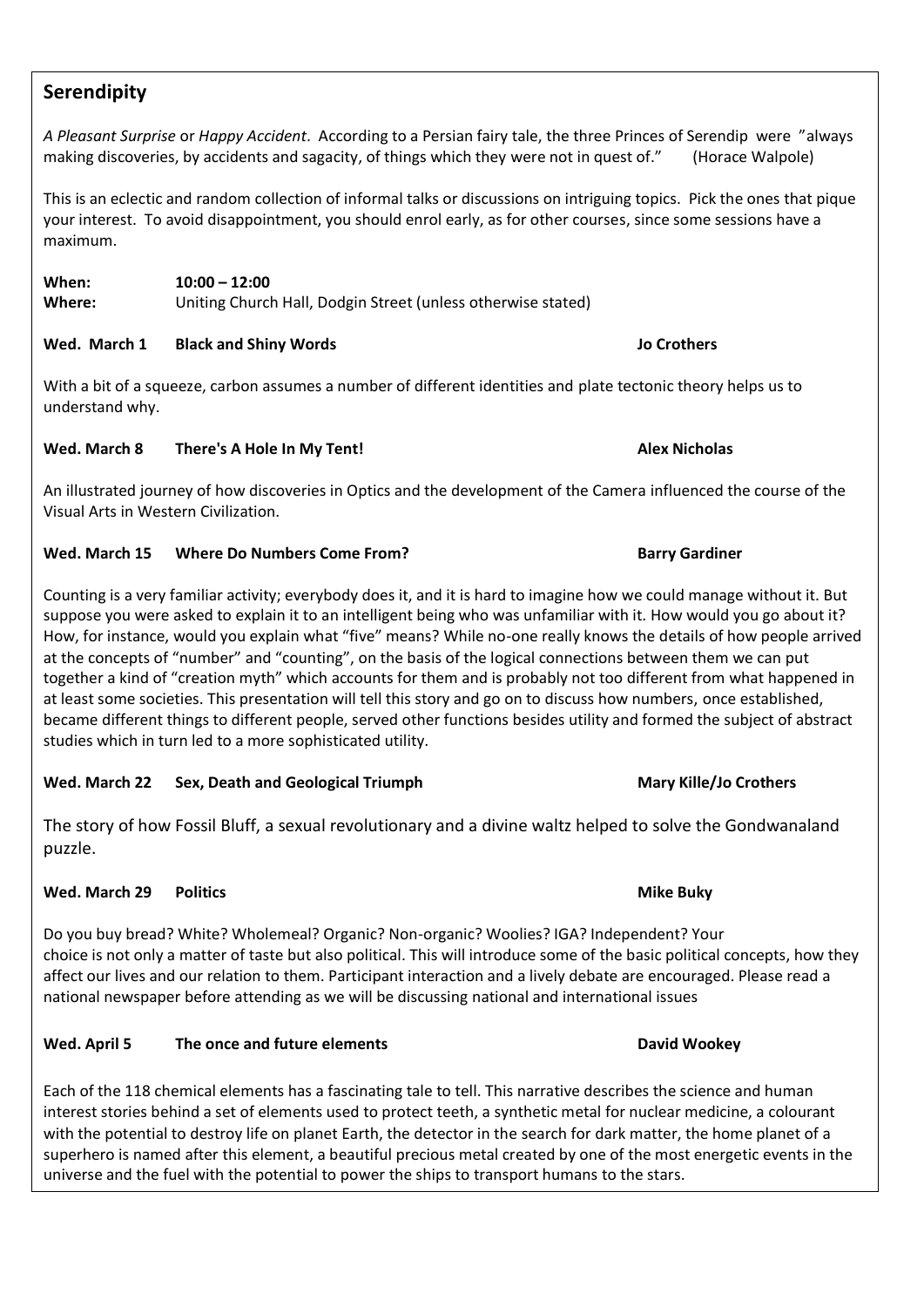#### **Serendipity Continued**

#### **Wed. April 12 Complementary and Alternative Medicines and Treatments: Are they supported by research or just an expensive and profitable means of marketing the placebo effect?**

A study revealed approximately 69% of Australians used at least 1 form of complementary or alternative medicine in 2005 and 44% visited a CAM practitioner, with an estimated annual expenditure of 4.13 billion dollars. Visits to CAM specialists almost equalled those to GPs.

There are concerns that many of these remedies are not evidence-based and patients suffering from chronic or lifethreatening illnesses may be forsaking effective and proven treatments in favour of others that simply do not work. CAM practitioners dispute this view.

This open discussion will be led by a panel of four, who include among their talents and interests: practitioners in both fields. Please come along – whoever you are – to listen and participate in what should be a thought-provoking presentation.

**April 19 Easter**

#### **Wed. April 26 The Good Oil on Fats Frank Croucher Frank Croucher**

An overview of Omega 3 & 6 Essential fatty acids and their roles, plus a look at cholesterol - the so-called "bad boy" of fats, its role in the body, and how much is too much.

#### **Wed. May 3 Pilbara Rock Art Susan Hartley Susan Hartley Susan Hartley**

Aborigines painstakingly pecked out sacred images on the flint-hard surfaces of the ironstone rocks of the Burrup until European occupation. What is its future now? Where are the challenges?

A personal take on 30 thousand years of Aboriginal Art on the Burrup, Pilbara WA

#### **Wed. May 10 Plant Names and Their Meanings: An Introduction to Plant Nomenclature Philip Milner**

We will discuss the origins and rules of the system now used to name plants and the application of botanical Latin in both garden plants and Tasmanian plants in particular.

#### **Wed. May 17 How Do Mineral Deposits Form? Glen Boyle**

There are remarkably few basic drivers of the formation of the deposits that provide our metals. But of course there are endless combinations and variations, some of which we will cover. Requirement: An open mind and the willingness to ask when you don't understand.

**Wed. May 24 Tulips – where in the world do they go? Paul Roberts-Thompson Venue: Table Cape Farm 363 Table Cape Rd Wynyard**

In 1984, Paul & Bronwen Roberts-Thomson imported their first tulip bulbs from Holland and since then Van Diemen Quality Bulbs has continued to expand and are now one of the major producers of not only tulip bulbs, but also dutch iris and liliums. Learn about the national and international aspects of Wynyard's most colourful business icon.

#### **Wed. May 31 •• On Splintered Rails <b>Mark Fry Mark Fry**

This is a Powerpoint presentation and talk covering the era of the bush tramway and sawmilling practices in Tasmania between 1873 and 1974. The information stems from 21 years of original research by the presenter on this subject and many of the photographs have never been shown in public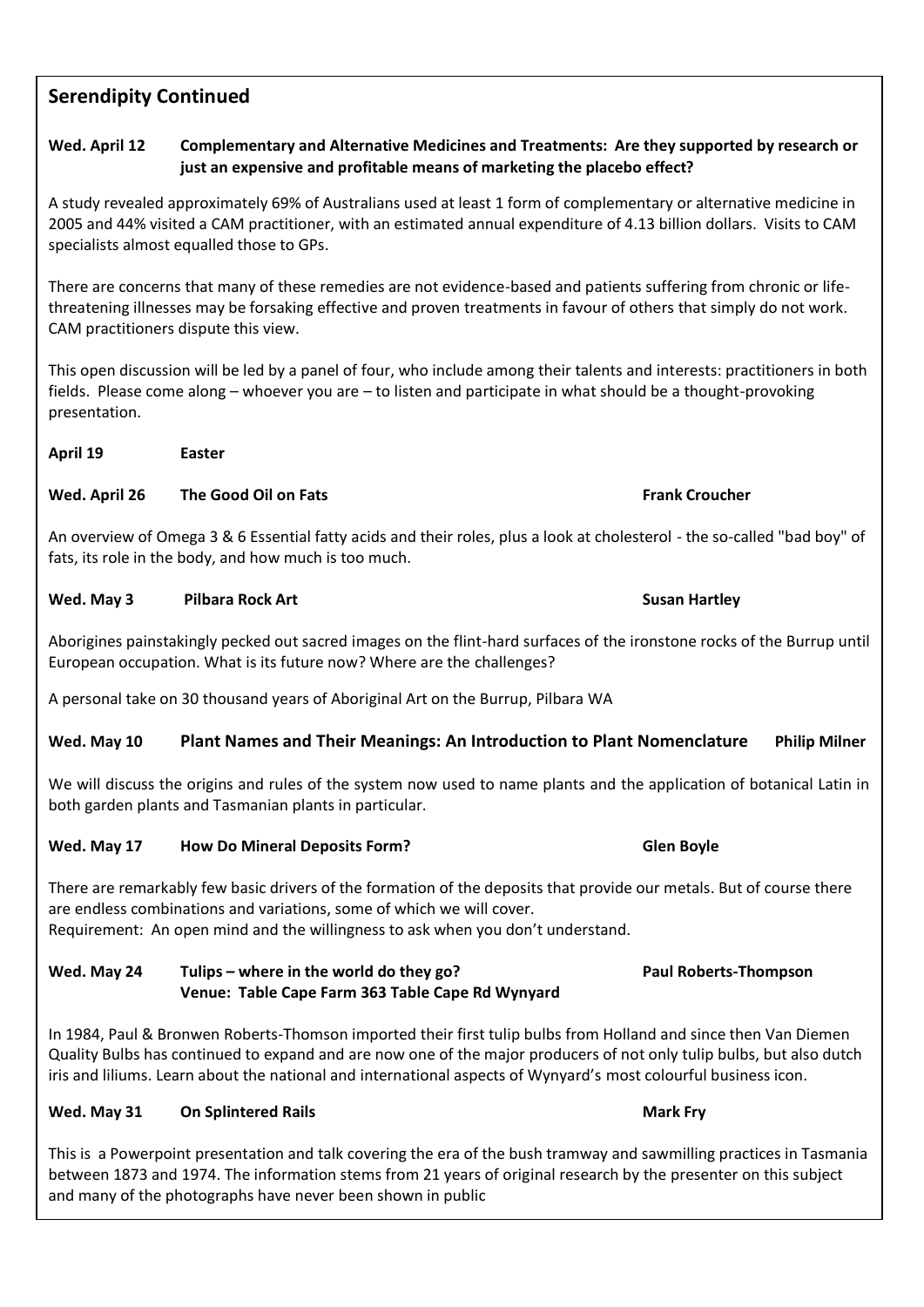# **OPEN FORUM – General Public Is Welcome to Attend**

#### **From Rocky Cape to the Rocky Mountains: Geological Connections between Tasmania and the Western United States**

#### **Wed. June 7 Jacob Mulder**

Given the extraordinary local interest we expect this talk to generate, it will be opened to the public at large. Jacob Mulder, who has just returned from research in the USA, will be remembered by many for his talk on the geology of Rocky Cape that appeared on ABC Catalyst in 2015.

The oldest rocks in Tasmania occur throughout the western parts of the state and form the heart of the island's famous landscapes, from the rugged coastline of Rocky Cape National Park to the wild peaks of the southwest wilderness. When these rocks formed, some 1.5 billion years ago, the landmass we now call Tasmania was far removed from Australia and was instead a part of the North American continent. Our recent research has discovered that the same package of rocks that are now superbly exposed in northwest Tasmania also occur throughout the western United States and just like their Tasmanian counterparts, form some truly iconic landscapes, from the bottom of Grand Canyon, Arizona to the snowy peaks of the Rockies in Glacier National Park, Montana. This talk will focus on understanding the earliest history of Tasmania by unlocking the secrets of the ancient rocks exposed in northwest Tasmania and in the United States to explore what the earth may have looked like 1.5 billion years ago, the origin of the Tasmanian landmass, and how it got to where it is now.

#### **Singing: Let's Sing Out Loud!**

**When:** Thursday March 9, 16, 23, 30 (4 sessions), 10:00 – 12:00 **Where:** Anglican Church Hall, Dodgin Street, Wynyard **Presenter:** Judy Charles

This is for everyone who sings in the shower, who has sung in the past but doesn't get the chance to sing in group or for anyone who just wants to sing out loud. It's not going to be a choir but a bunch of people who just want the great feeling that you get adding your voice to others and producing a song. I will also include a few ideas for those (like me) who don't have a large vocal range and who need to find a different note other than what's written and songs grow from these harmonies. Because of my background in Music Hall the songs will probably all be from material we have used for sing alongs over the years.

#### **Sock Knitting – More Advanced**

**When:** Thursday April 27, May 4, 11, 18 (4 sessions), 2.00 – 4.00 **Where:** Anglican Church Hall, Dodgin Street, Wynyard **Presenters:** Gill Vowles

Participants will knit a pair of lace socks with a slip stitch heel and star toe. Although the class is designed as a continuation of last term's introduction to sock knitting, beginners with basic knitting skills are always welcome.

**Class Size:** 1 - 6